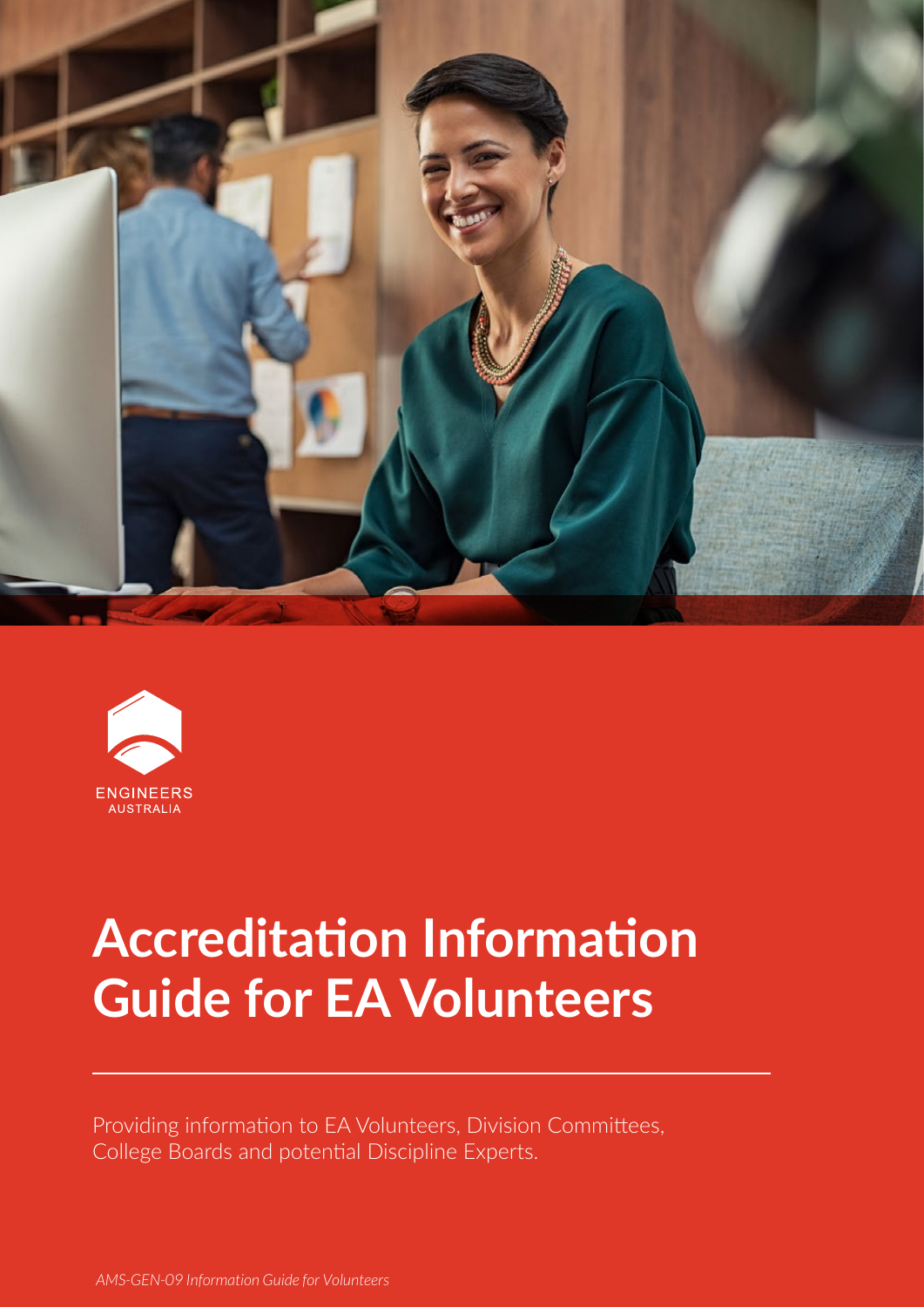# Accreditation Overview

Accreditation is the evaluation of an education program offered by an education provider to determine the extent to which the program produces graduates with capabilities required for entry to engineering practice at the level of Engineering Associate, Engineering Technologist or Professional Engineer. Accreditation is voluntary, is requested by the education provider, and is conducted in accordance with the accreditation policy and procedures of Engineers Australia. Programs may be submitted for accreditation by education providers in either the public or private sector.

Engineers Australia is the recognised professional accreditation body for Australian engineering education programs. Accredited Australian engineering programs are internationally recognised through international educational accords and mobility agreements. These accords and agreements set the international benchmark for education programs and competencies for independent practice. They facilitate international recognition and global mobility for Australian graduates and members of Engineers Australia.

Engineers Australia has full signatory status for all three Education Accords of the International Engineering Alliance (IEA): Washington Accord (Professional Engineer), Sydney Accord (Engineering Technologist) and Dublin Accord (Engineering Associate).

1200

### **Objectives of Accreditation Reviews:**

- To determine, with reasonable confidence. the extent to which the Higher Education (HE) program or Vocational Education and Training (VET) competency program is capable of producing graduates with capabilites specified by the Engineers Australia Stage 1 Competencies.
- To determine with reasonable confidence, the extent to which graduate cohorts indeed possess the capabiliites specified in the Stage 1 Competencies
- To determine with reasonable confidence that a HE or VET program satisfying a) and b) will continue to produce the graduate capabilites throughout the accreditation period.

*Accreditation applies to Engineering Programs, not Individuals or Universities.*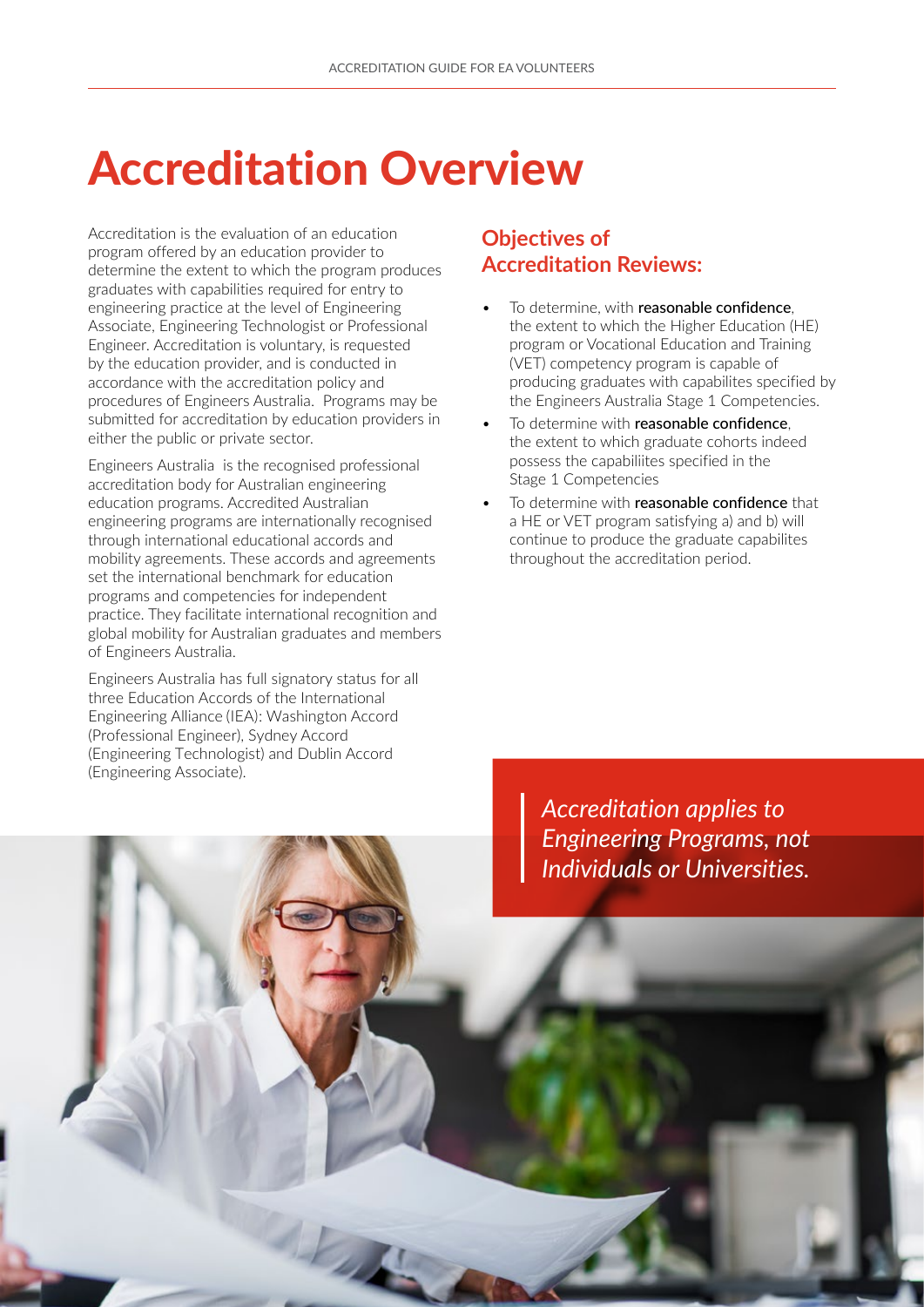## Accreditation **Criteria**

- The Accreditation Standard, comprising the Accreditation Criteria, defines the threshold measures that an education program must achieve to be accorded accreditation.
- Each Accreditation Criterion must be individually achieved for the Accreditation Standard to be met.
- The Accreditation Criteria invoke the EA Stage 1 Competency Standards, that is, statements of assessable graduate attributes and outcomes.
- Evaluation panels must have working familiarity with the accreditation standards for both HE and VET programs: AMS-STD-10 (HE) and AMS-STD-20 (VET) [https://www.engineersaustralia.org.au/About-Us/](https://www.engineersaustralia.org.au/About-Us/Accreditation/AMS-2019) Accreditation/AMS-2019

## **The Accreditation Criteria are categorised into three areas:**

- **1. Quality system**
- **2. Operational environment**
- **3. Academic Programs**

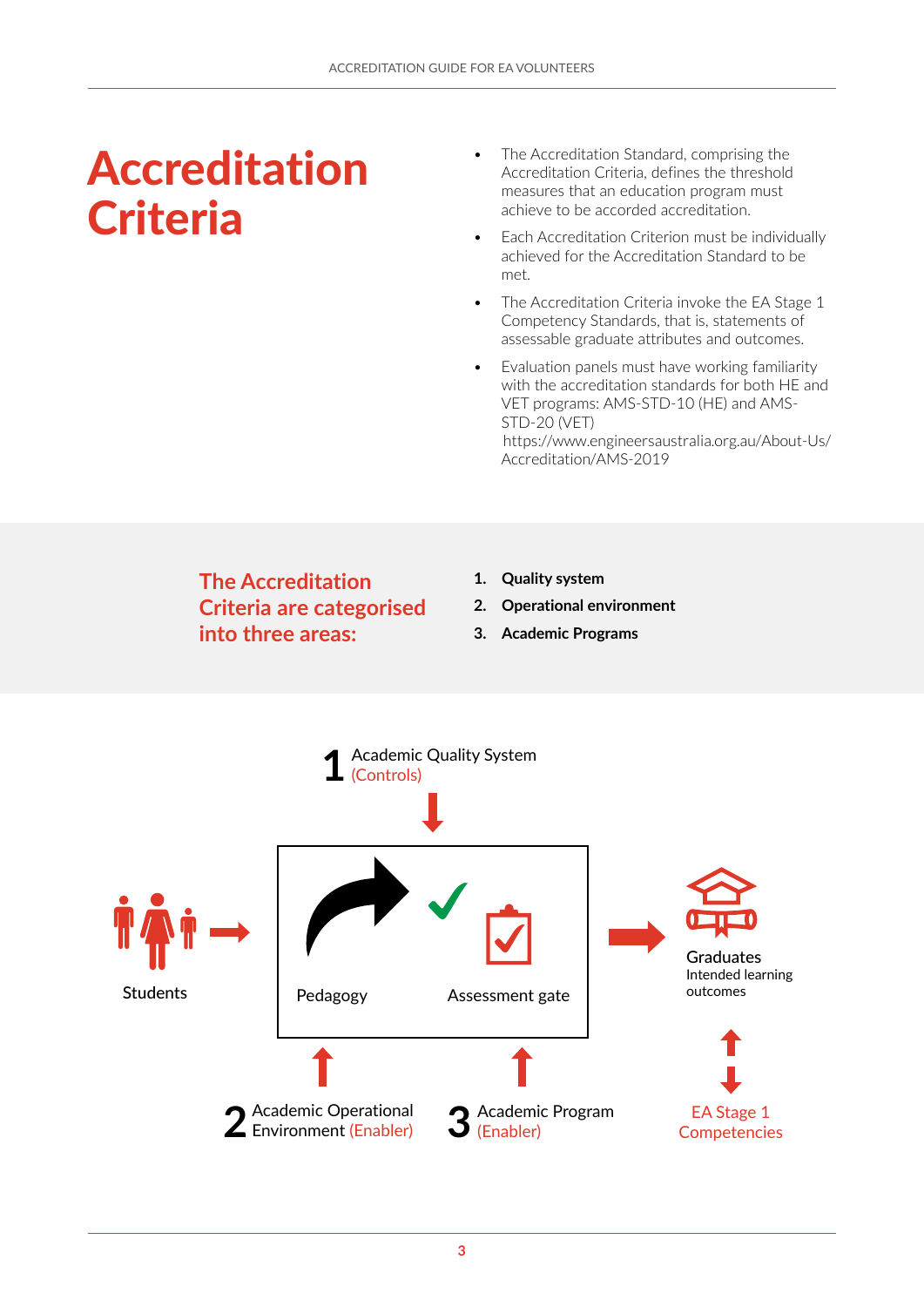# Accreditation Process

The accreditation process is designed to maintain the internationally benchmarked standards (the Engineers Australia Stage 1 Competencies) and promote best practice, innovation and diversity in engineering education. An accredited engineering education program is evaluated as providing the necessary preparation for graduates to enter the profession in the relevant career occupation category of Professional Engineering, Engineer Technologist or Engineering Associate.



## There are Four Steps in Engineers Australia's Accreditation Process

### **Step 1: Self-Evaluation by the Education Provider**

The Education Provider requests accreditation of its programs and prepares a self-study report providing evidence that the accreditation criteria are being met by its programs. Engineers Australia establishes an evaluation panel of discipline experts to independently assess the request and evidence. The self-study report is submitted to the evaluation panel for consideration.

### **Step 2: Preliminary Assessment by Evaluation Panel**

A preliminary assessment by the panel to consider the education provider's self-study submission in detail is held five weeks prior to the accreditation visit. The provider is advised of concerns and/or additional information requests.

### **Step 3: Accreditation Site Visit**

The panel visits the campus of the education provider to assess objective evidence. The panel prepares a report for the Accreditation Board with recommendations on accreditation for each program under consideration. Templates are provided to guide the evaluation against the accreditation criteria and a peer review is undertaken.

## **Step 4: Review by the Accreditation Board**

The Accreditation Board considers the panel's report and is the decision making authority. The Accreditation Board also has a moderation role in reviewing all reports to ensure equivalency of outcomes across the sector.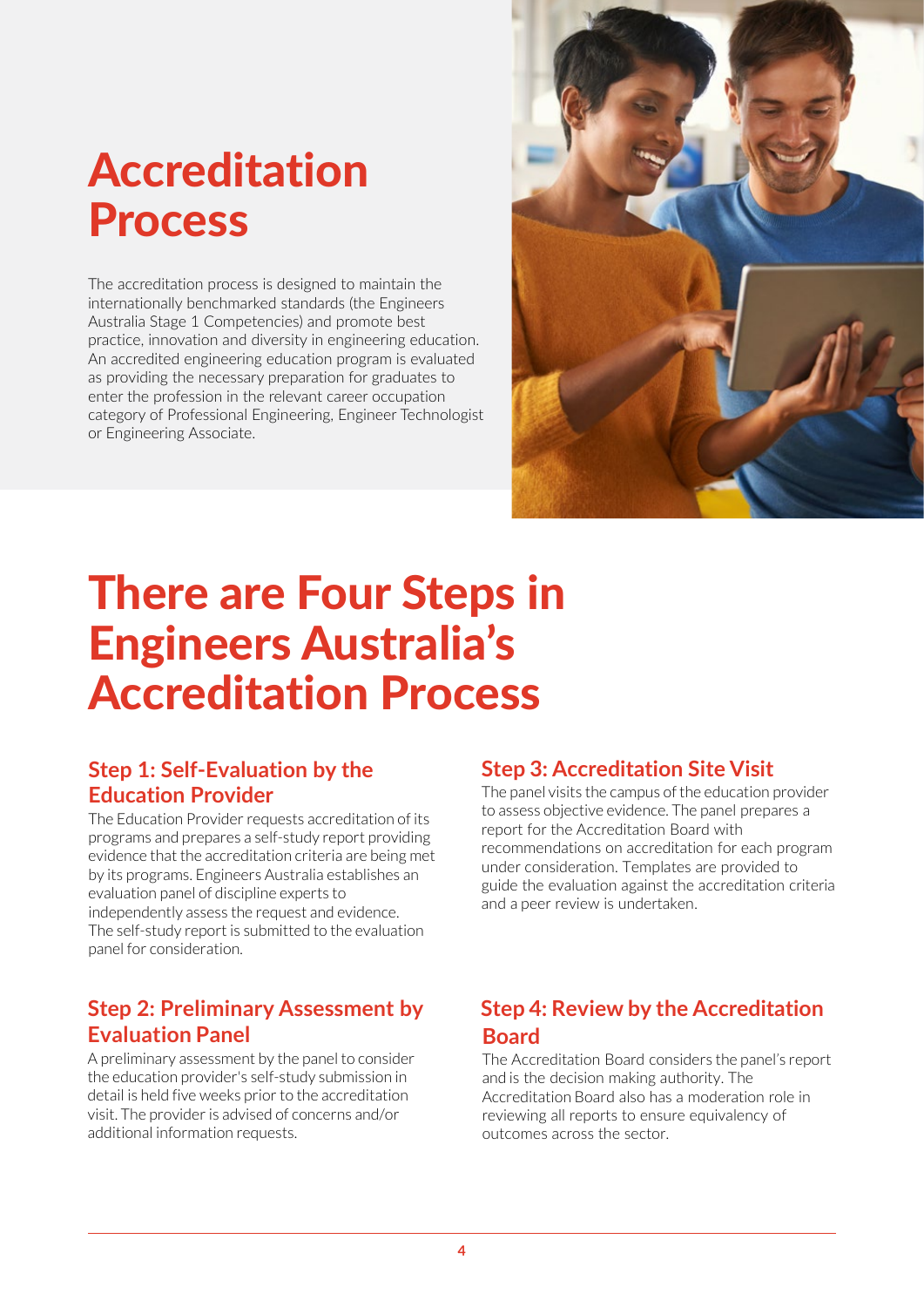## Evaluation Panel



## **Available Accreditation Outcomes**

Accreditation may be recommended as provisional or full accreditation; and both accreditations may be conditional or require the provider to reach specified mandatory requirements. Accreditation evaluation reports also contain recommendations for improvement to support education providers to further develop and enhance their programs. Accreditation is accorded for a maximum of 5 years.

**Full accreditation** can only be recommended once graduates outcomes are confirmed

### **Provisional accreditation** is

accorded in the early stages of program implementation, before a representative sample of graduates have emerged.

#### **Conditional accreditation**

indicates a requirement has been identified and needs to be addressed usually within six to twelve months for accreditation to continue.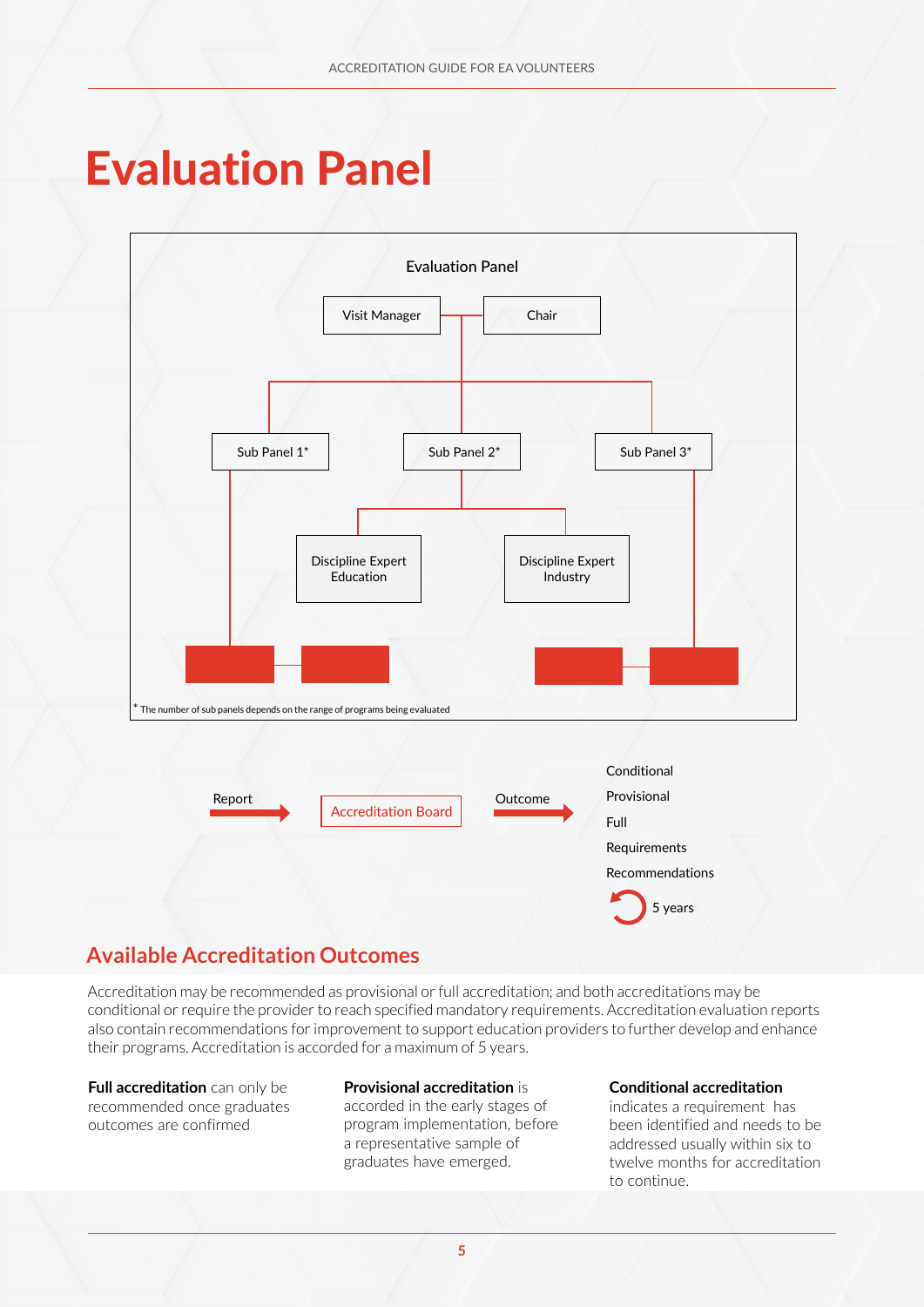

## How do we engage our volunteers?

The goal of accreditation is to provide assurance that a program is suitably designed and delivered to prepare graduates for **entry to professional practice** in a specified field with the appropriate level of competency. Feedback from accreditation panels also enables universities to further develop and improve their programs to better meet the needs of student engineers - and the profession.

Our volunteer accreditation evaluation panel members report a sense of satisfaction in helping to ensure future engineers will enter the workforce with the skills and knowledge they need. Panel members are also referred to as discipline experts (DEs).

### **Volunteers are drawn from both industry and academia and need to:**

- Undertake Discipline Expert Training.
- Read the education provider's submission documentation.
- Prepare an initial evaluation of the submission documentation.
- Participate in a site visit including inspecting the facilities.
- Meeting with university staff, graduates and students.

*The Australian Engineering Accreditation Centre (AEAC) is always seeking more volunteers who are interested in accreditation.* 

*Potential volunteers can register their interest by completing our online expression of interest that can be requested from the AEAC.*

*Accreditation panel volunteers are also referred to as discipline experts and are added to our discipline expert pool.*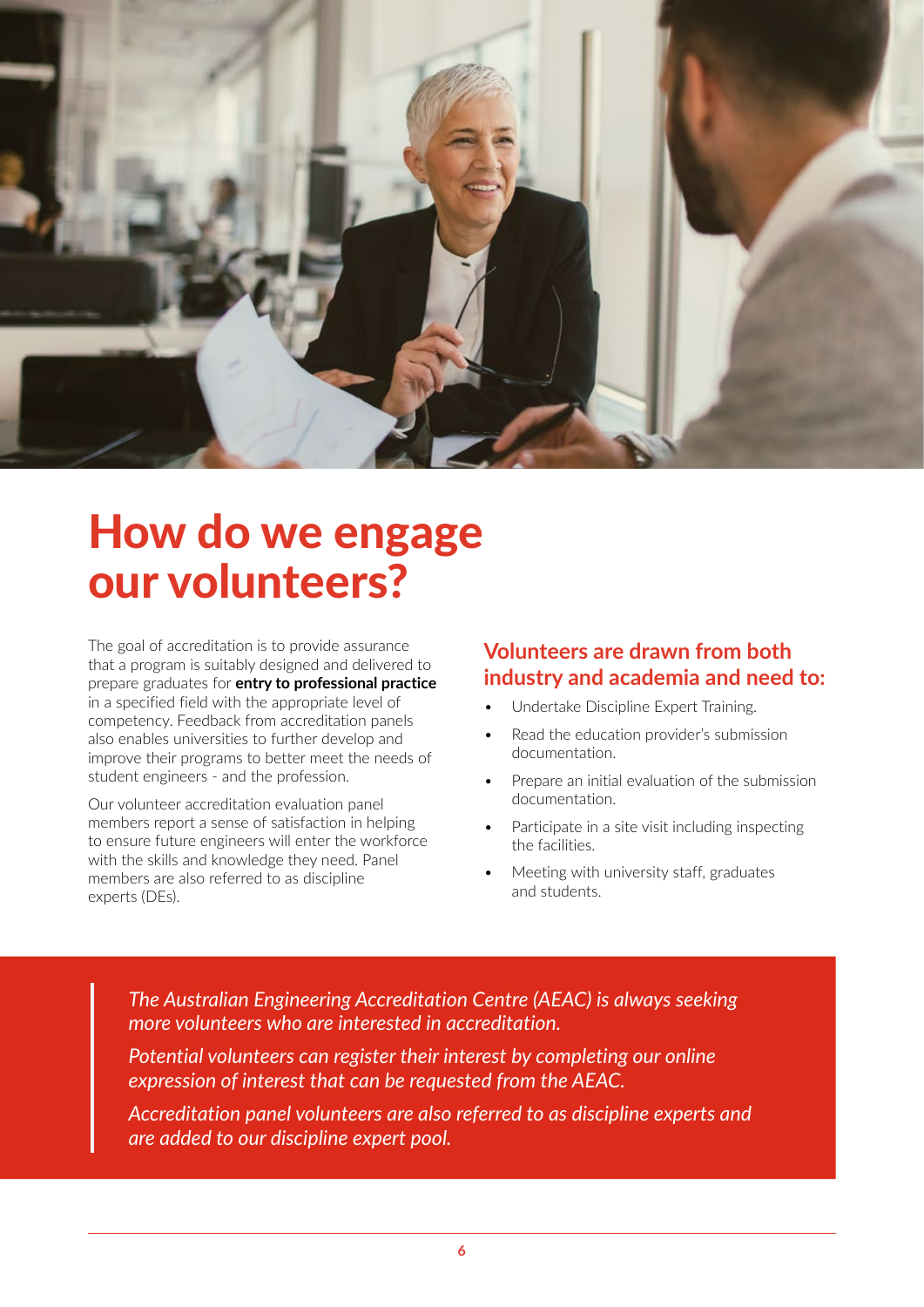## On-site visit to Education Provider

ACCREDITATION GUIDE FOR EACH CHARGE

The evaluation panel has the opportunity to meet with:

- Senior Executive Leadership
- Leaders of the Engineering School
- Program Leaders
- Academic Staff
- **Students**
- Technical and Administrative Staff
- External stakeholders
- Advisory Board Members
- **Graduates**

### In addition, the panel has the opportunity to:

- View student work
- View additional documentary evidence, including QA materials
- View facilities

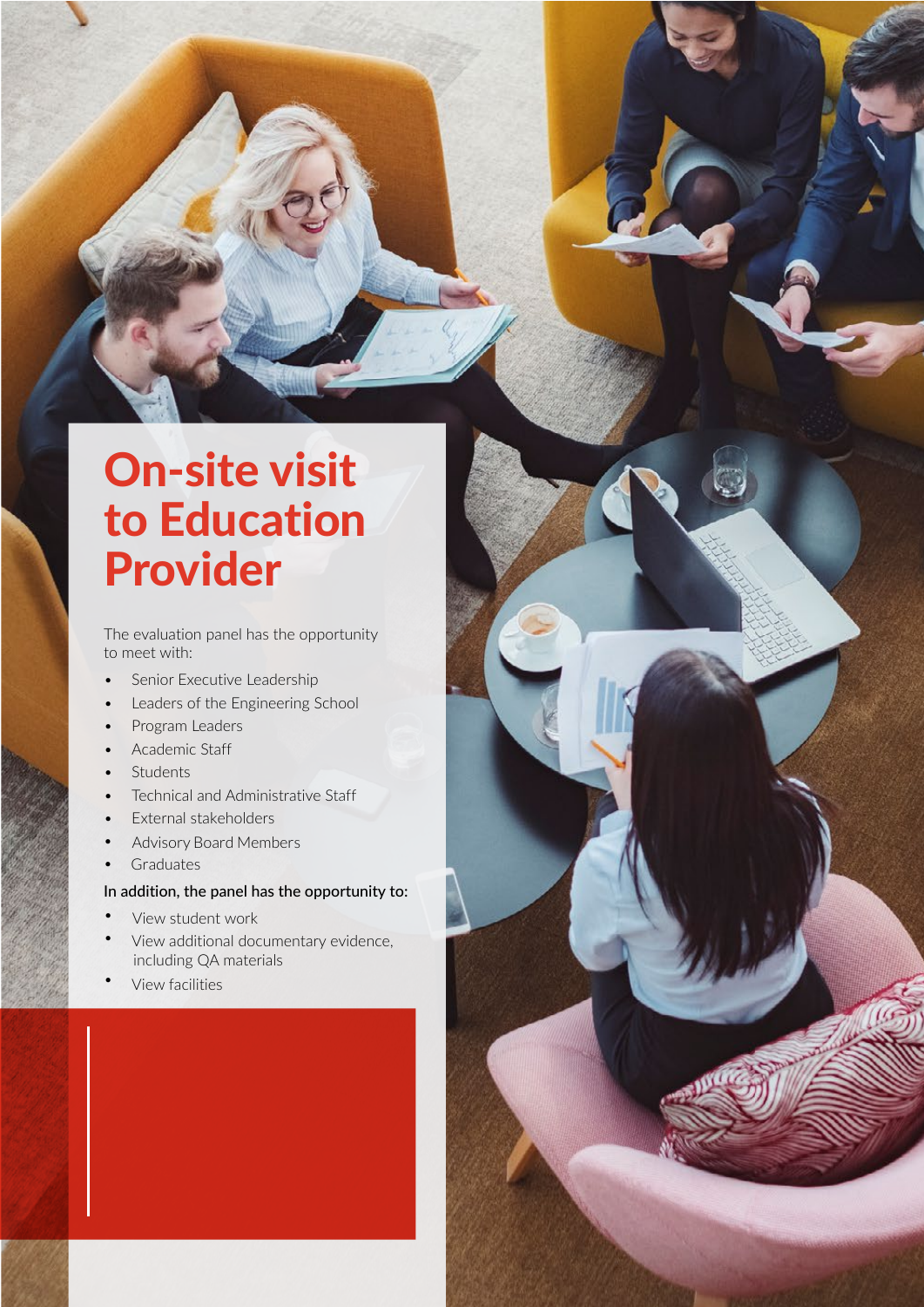

## Benefits of Accreditation

#### For Students and Graduates

- Assists students in their selection of education programs.
	- Accreditation is a measure of institutional commitment.
	- And a measure of professional acceptance.
- Helps ensure that graduates are adequately prepared for entry to professional practice.
- Affords automatic acceptance as Graduate Members of EA.
- Enhances employment opportunities.
- Affords international mobility under IEA Accords.

### To Education Providers

- Third party review and certification of programs.
- Recognition by the engineering profession.
- International recognition through IEA Accords.
- Drives continuous improvement.
- Marketing.

### Benefits to Employers

- Develops initial professional competencies for graduates.
- Provides a common baseline across education programs.
- Builds confidence in engineering education.
- Assists with recruitment.
- Assists in building a global workforce.

#### For Engineers Australia

- Delivers on EA's commitment to develop a profession that merits the trust of the community.
- Contributes to delivering EA's vision as the trusted voice of the profession.
- Encourages graduates to commit to professional standards through membership.
- Encourages education providers to engage with Engineers Australia and the profession.
- Encourages graduates to commit to professional standards through membership.
- Encourages education providers to engage with Engineers Australia and the profession.
- Enables sharing of expertise and industry knowledge.
- Facilitates a better understanding of education programs and the university sector.
- Contributes to the development of the engineers entering the profession.
- Provides opportunites for members to volunteer and have this time recognised towards continuing professional development.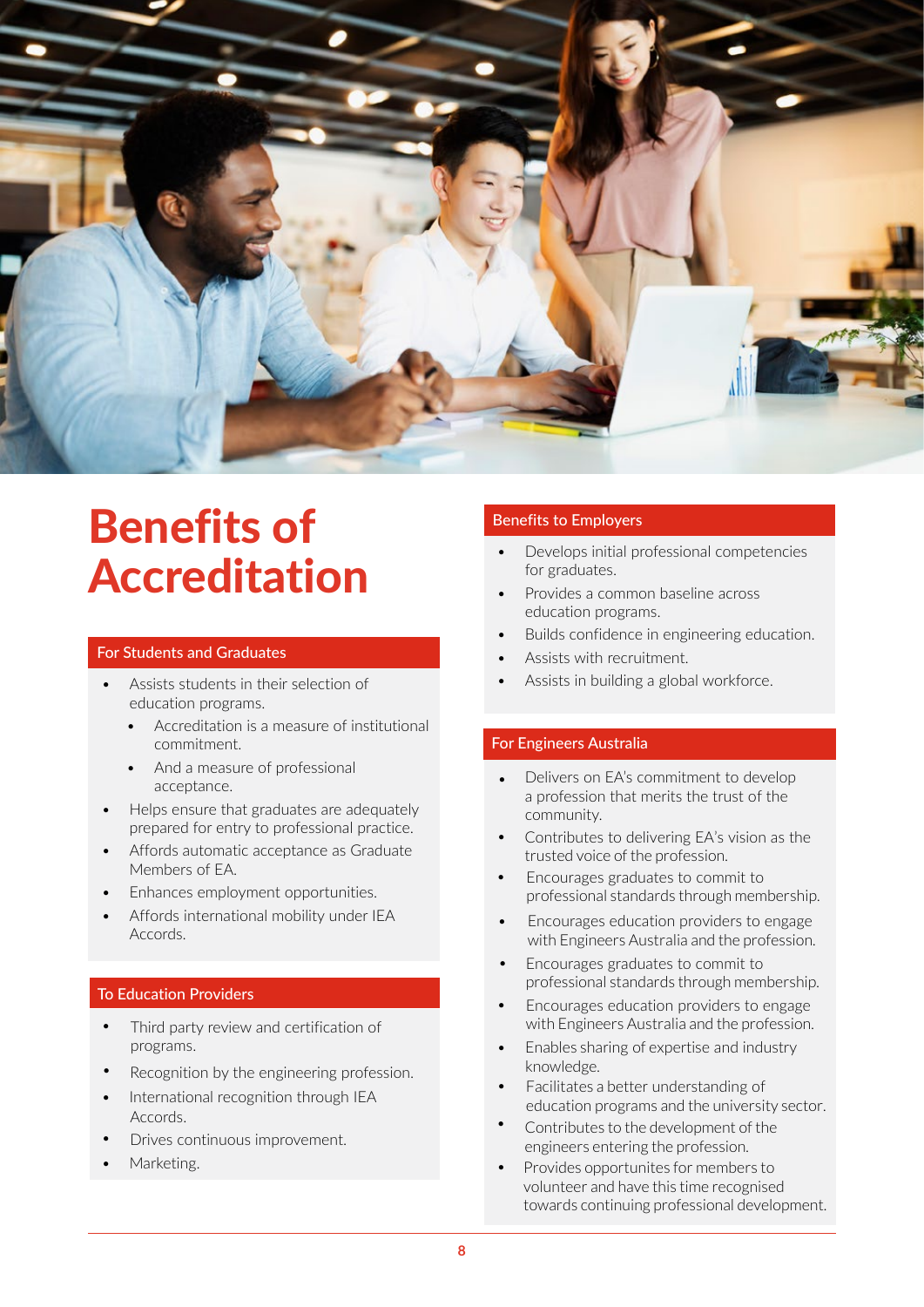## What are our expectations of an accreditation panel member?

#### **Expectations for Panel Members**

- Declare any potential conflicts of interest.
- Respect the strictist confidentiality in relation to documentation and information sighted prior to and during the visit.
- Maintain a focus on the 'big-picture', assured delivery of appropriate graduate outcomes, rather then fine curriculum detail.
- Balance consideration across the full range of accreditation criteria.
- Control personal preferences and parochial experiences.
- Understand current educational contexts, requirements or constraints.
- Make a holistic decision.
- Exercise professional judgement

### **Pitfalls to avoid**

- Unfamiliarity with the Provider's Self Study Report.
- Getting lost in detail and losing track of the purpose of evaluation.
- Telling anecdotes instead of probing.
- Dominating proceedings and meetings- failing to actively listen.
- Falling victim to opinion, bias or prejudice.
- Influenced by past 'baggage' and failing to keep an open mind.
- Jumping to conclusions on the basis of isolated messages, rather than triangulating data.
- Judging without evidence.
- Disrespectful behaviours.

The time commitment per review is dependent on the scope of the review and may vary between 1 day and 5 days in total.

Panels are selected using a range of criteria to achieve diversity across disciplines, accreditation experience, gender and employment history.

# What is the role of TEQSA?

TEQSA was established under the Tertiary Education Quality and Standards Agency Act 2011 (TEQSA Act) as the national regulator for the Australia's higher education sector. TEQSA's functions, which are set out in section 134 of the TEQSA Act, include registering higher education providers, accrediting higher education courses of study and conducting compliance assessments or quality assessments on matters relating to registered higher education providers or courses of study.

TEQSA ensures education providers comply with the Higher Education Standards Framework (Threshold Standards).

TEQSA registers education providers as self accrediting when the provider can demonstrate that they have robust governance structures, policy and processes. This is at the University level and applies to all programs.

Engineers Australia is responsible for the accreditation from a professional perspective and focuses on outcomes to enable graduates to be successful in industry. This accreditation is at the program level.

Professional accreditation is complementary to TEQSA accreditation.